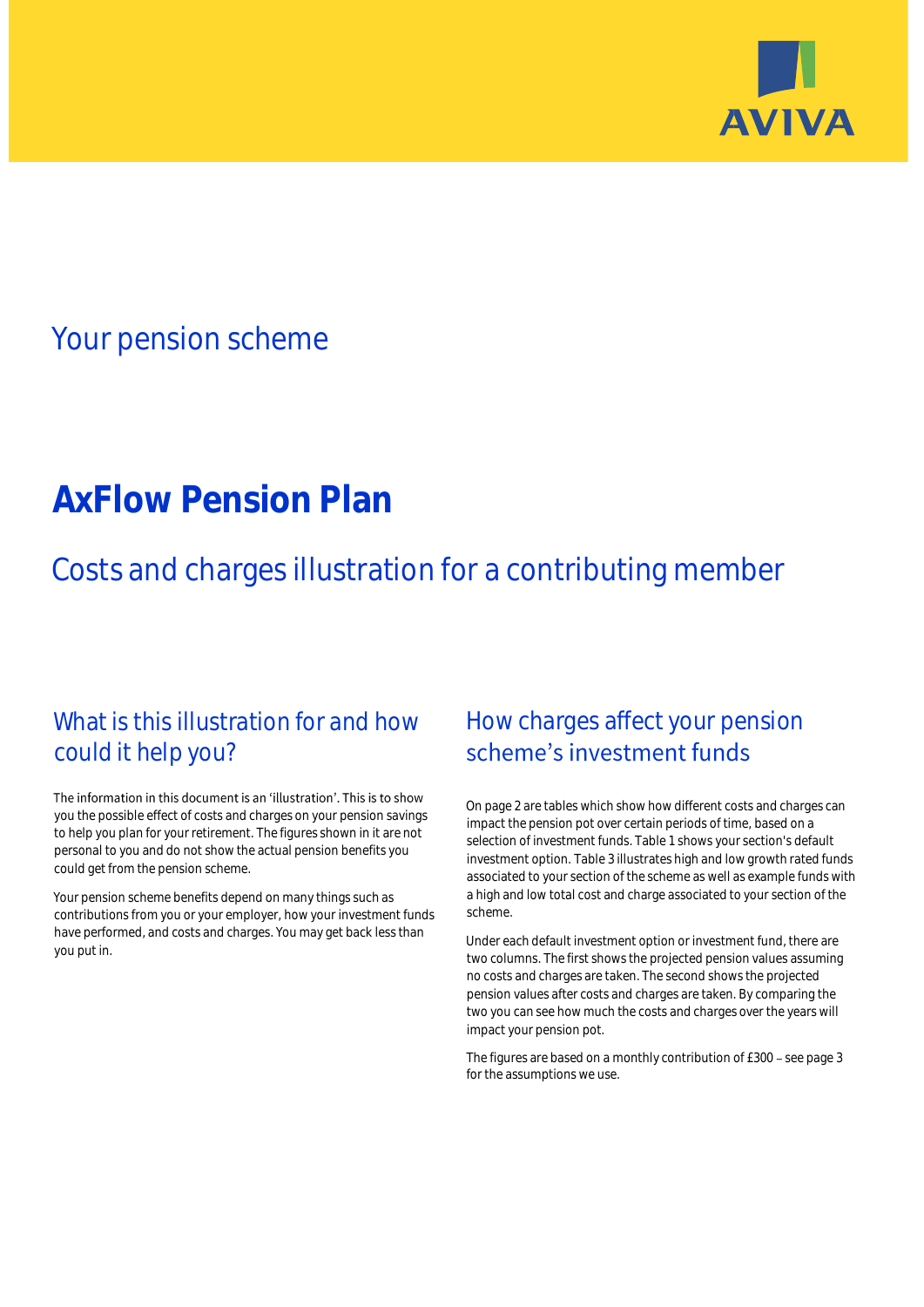| Illustration of effect of costs and charges on the Default Investment Option in<br><b>AxFlow Pension Plan</b> |                                        |                                    |  |  |  |  |
|---------------------------------------------------------------------------------------------------------------|----------------------------------------|------------------------------------|--|--|--|--|
|                                                                                                               | <b>My Future</b>                       |                                    |  |  |  |  |
|                                                                                                               | Assumed growth rate 3.2% (p.a.)        |                                    |  |  |  |  |
|                                                                                                               | Assumed costs and charges 0.35% (p.a.) |                                    |  |  |  |  |
| At end of year                                                                                                | Projected value assuming no            | <b>Projected value after costs</b> |  |  |  |  |
|                                                                                                               | costs and charges are taken            | and charges are taken              |  |  |  |  |
| $\mathbf{1}$                                                                                                  | £3,580                                 | £3,570                             |  |  |  |  |
| $\overline{2}$                                                                                                | £7,200                                 | £7,170                             |  |  |  |  |
| 3                                                                                                             | £10,900                                | £10,800                            |  |  |  |  |
| 4                                                                                                             | £14,600                                | £14,400                            |  |  |  |  |
| 5                                                                                                             | £18,300                                | £18,100                            |  |  |  |  |
| 10                                                                                                            | £37,600                                | £36,900                            |  |  |  |  |
| 15                                                                                                            | £57,900                                | £56,300                            |  |  |  |  |
| 20                                                                                                            | £79,400                                | £76,500                            |  |  |  |  |
| 25                                                                                                            | £102,000                               | £97,300                            |  |  |  |  |
| 30                                                                                                            | £126,000                               | £119,000                           |  |  |  |  |
| 35                                                                                                            | £151,000                               | £141,000                           |  |  |  |  |
| 40                                                                                                            | £176,000                               | £163,000                           |  |  |  |  |
| 45                                                                                                            | £198,000                               | £182,000                           |  |  |  |  |
| 50                                                                                                            | £217,000                               | £197,000                           |  |  |  |  |

### **Table 2**

| List of Funds included in the Default Investment Option |                       |                    |
|---------------------------------------------------------|-----------------------|--------------------|
| <b>Fund name</b>                                        | <b>Total Cost and</b> | <b>Growth Rate</b> |
|                                                         | Charge (p.a.)         | (p.a.)             |
| Av MyM My Future Growth                                 | 0.37%                 | 3.60%              |
| Av MyM My Future Consolidation                          | 0.32%                 | 2.40%              |
|                                                         |                       |                    |
|                                                         |                       |                    |
|                                                         |                       |                    |
|                                                         |                       |                    |
|                                                         |                       |                    |
|                                                         |                       |                    |
|                                                         |                       |                    |
|                                                         |                       |                    |

#### **Aviva Life & Pensions UK Limited.**

Registered in England No. 3253947. Registered office: Aviva, Wellington Row, York, YO90 1WR. Authorised by the Prudential Regulation Authority and regulated by the Financial Conduct Authority and the Prudential Regulation Authority. Firm Reference Number 185896. **aviva.co.uk** TEMP GFI NG071309 09/2018